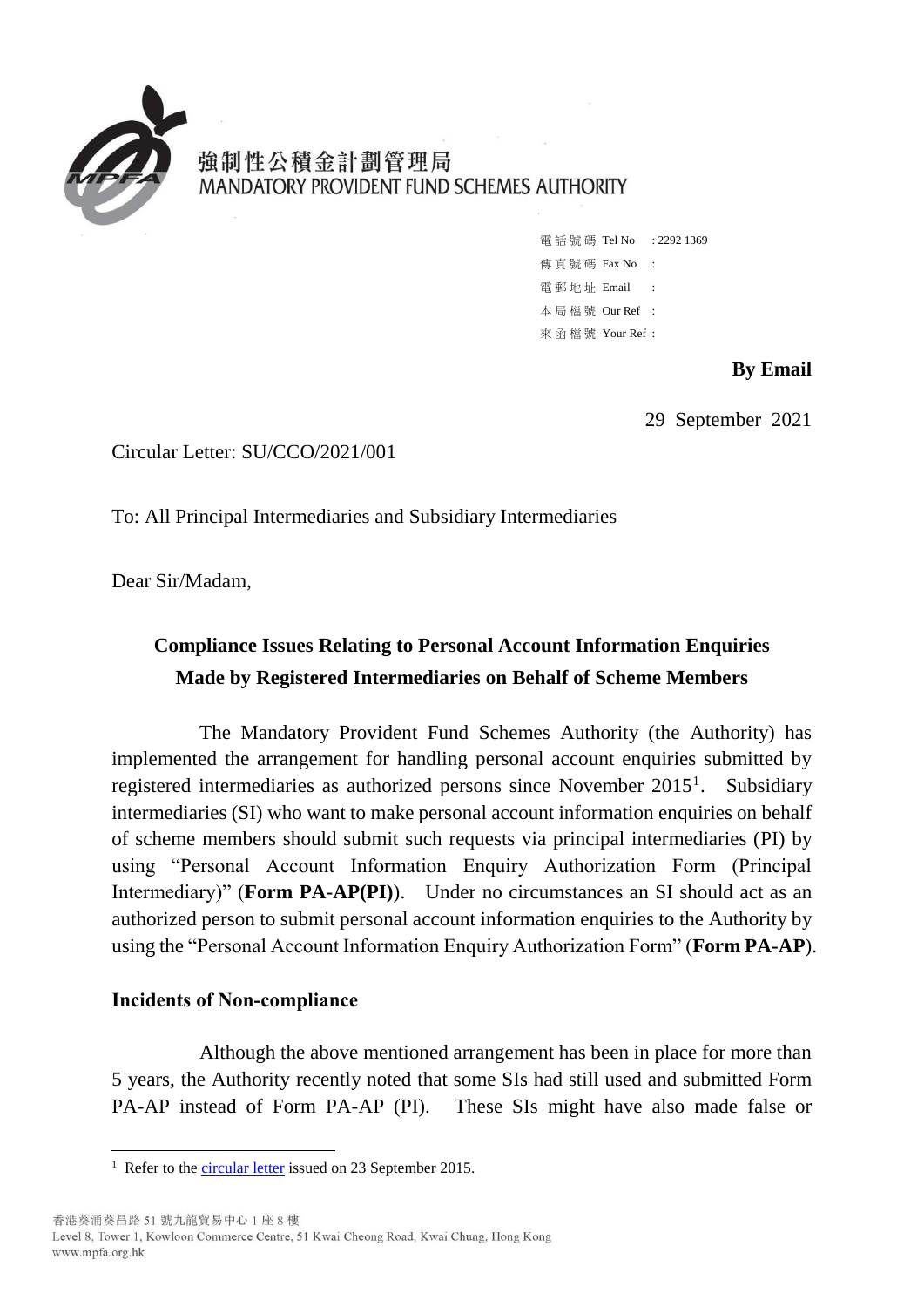misleading statements to the Authority in declaring that they were not SIs under Form PA-AP. This raises grave concerns about the effectiveness of internal control measures taken by PIs to oversee their SIs and whether some SIs have deliberately used Form PA-AP to bypass PIs' checking.

This circular letter serves to remind PIs and SIs of their responsibilities in protecting scheme members' interests and personal data when they check personal account information for scheme members.

#### **Responsibilities of PI and SI**

#### *PI's responsibilities*

To better safeguard scheme members' interests, PIs are advised to put in place adequate control measures to protect scheme members' personal data, including but not limited to the following:

- (a) Establish procedures to collect the completed Form PA-AP(PI) from their SIs and conduct checking on the accuracy and completeness of the information supplied on the form;
- (b) Establish personal data handling procedures on submitting requests, collecting and distributing reports for the personal account information of scheme members;
- (c) Provide sufficient training to their SIs and to ensure that they are conversant with the relevant procedures; and
- (d) Put in place monitoring mechanism to ensure that their SIs strictly follow the procedures established by PI and submit Form PA-AP(PI) to the Authority via PI for checking personal account information on behalf of scheme members.

# *SI's responsibilities*

The Authority would like to emphasize the importance of protecting scheme members' personal data. SIs are required to:

- (a) Follow the procedures established by their respective PIs and send the completed Form PA-AP(PI) to their PIs for submission to the Authority. SIs should not send any Form PA-AP(PI) directly to the Authority;
- (b) Ensure all the fields under the section "Particulars of the Scheme Member" have been properly filled. For any alteration of information under this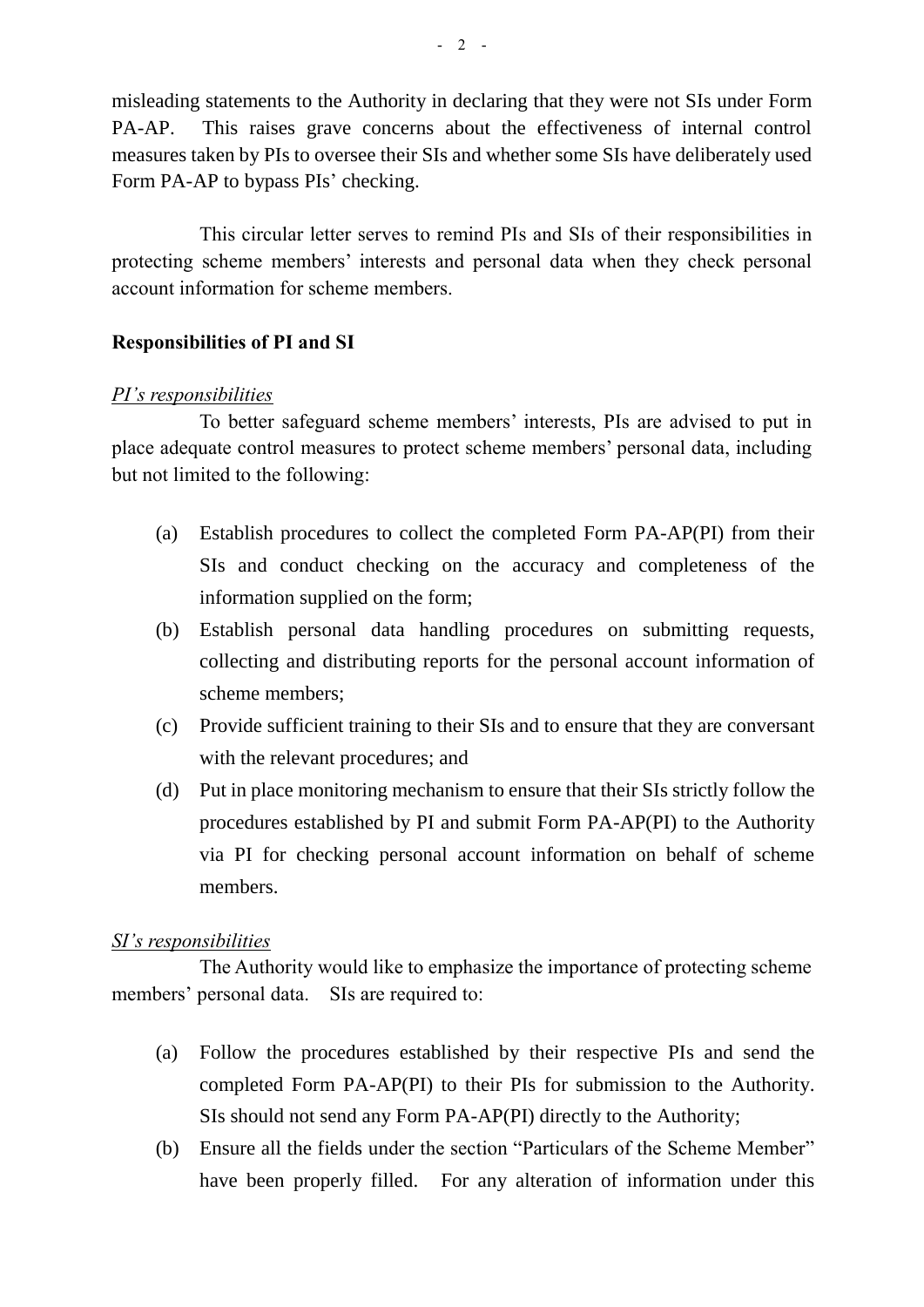section, full signature of the scheme member must be obtained;

- (c) Communicate clearly with scheme members about the purpose of Form PA-AP(PI) and must not ask scheme members to sign on a blank or incomplete form; and
- (d) Ensure scheme members' personal information is handled in a proper manner.

The Authority views very seriously any non-compliance with the arrangement for making personal account information enquiries for scheme members. SIs should be aware that in submitting Form PA-AP to the Authority for making such enquiries, he or she may be making a false or misleading statement to the Authority in breach of section 43E of the Mandatory Provident Fund Schemes Ordinance. The Authority has stepped up the checking of the Form PA-AP with a view to identifying any non-compliant SIs and may refer such SIs to their respective PIs for necessary actions.

# **Revised Form PA-AP(PI)**

Recently, the Authority has reviewed and amended Form PA-AP(PI) to strengthen the protection of scheme member's personal data. For any alteration of information in Form PA-AP(PI), the full signature of the scheme member and/or PI in the form is required. For details, please refer to the revised Form PA-AP(PI) and revised Points-to-note for Personal Account Enquiries Submitted by PIs. The revised Form PA-AP(PI) will become effective on **18 October 2021**. A copy of the revised Form PA-AP(PI) is attached for your reference in advance, and it can be downloaded from the Authority's website at [www.mpfa.org.hk](http://www.mpfa.org.hk/) when the form comes into effect.

Should you have any questions about the contents of this circular letter, please contact Ms Clio Wong on 2292 1369.

Yours faithfully,

fan

Katharine Fan Senior Manager Intermediaries Section Supervision Division

Encl.